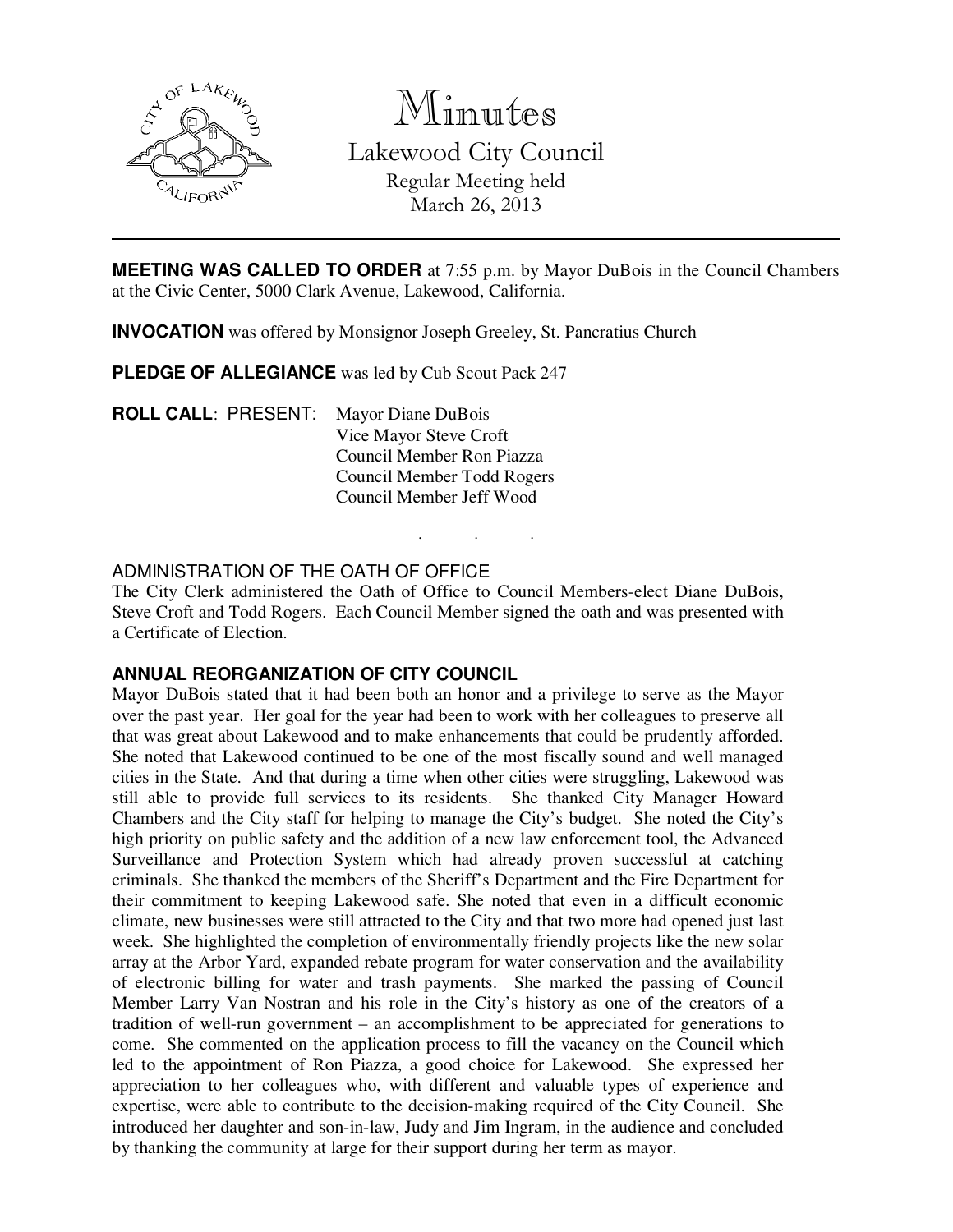#### ELECTION OF MAYOR AND VICE MAYOR

Mayor DuBois announced that nominations would be taken for the office of Mayor for 2013- 2014.

Council Member Rogers stated he was pleased to nominate Steve Croft to serve as Mayor for 2013-2014. He noted that Council Member Croft had first been elected to the City Council in 2005, after serving four years on the City's Planning and Environment Commission. He highlighted some of his community activities, including efforts as the Vice Chairman of the Lakewood Schools Committee and the Lakewood Education Foundation, and a member of the Friends of the Lakewood Libraries.

COUNCIL MEMBER ROGERS MOVED AND COUNCIL MEMBER WOOD SECONDED TO NOMINATE STEVE CROFT TO SERVE AS MAYOR. UPON ROLL CALL VOTE, THE MOTION WAS APPROVED:

AYES: COUNCIL MEMBERS: Piazza, Croft, Wood, Rogers and DuBois NAYS: COUNCIL MEMBERS: None

Mayor Croft presented outgoing Mayor DuBois with a gavel plaque and scrapbook commemorating her year of service as Mayor.

Mayor Croft thanked his colleagues for the opportunity to serve as Mayor, stating that he was honored by their trust. He offered a special thank you to outgoing Mayor DuBois who, during her term as Mayor, lost her husband Bruce and their good friend Larry Van Nostran. He characterized Larry as an important figure in the history of the City and a colleague who had been a valuable source of institutional knowledge. He referenced the process to fill the Council vacancy, noting that there were many good applicants from which to choose, and that he felt Ron had been an excellent choice. He talked about growing up on the east side of Lakewood at the time it was annexed into the City, and how excited the residents had been to be part of Lakewood. And that he was proud that decades later, the City was still able to provide quality services. He noted the improvements underway at his former neighborhood park, Bloomfield Park, and the renovations at Mayfair Pool for the 2013 swim season. In the coming year, the Council would continue working to keep all of the City's parks, recreation programs and senior centers in top-shape to provide opportunities for all residents to stay active and healthy. He remarked on the value to the community of the many residents volunteering their time for community events like Volunteer Day and Neighborhood Watch. He introduced his wife, Tess, and daughter, Anna, and other family members in the audience. He noted the resilience of the Lakewood business community with new businesses coming to the Lakewood Center Mall and other shopping centers around the City. He described Lakewood as a good place to do business, and a good, safe place to live and raise a family, and expressed his commitment to keep it that way by working together with his colleagues to do the best possible job for Lakewood's residents.

Mayor Croft announced that nominations were open for the office of Vice Mayor.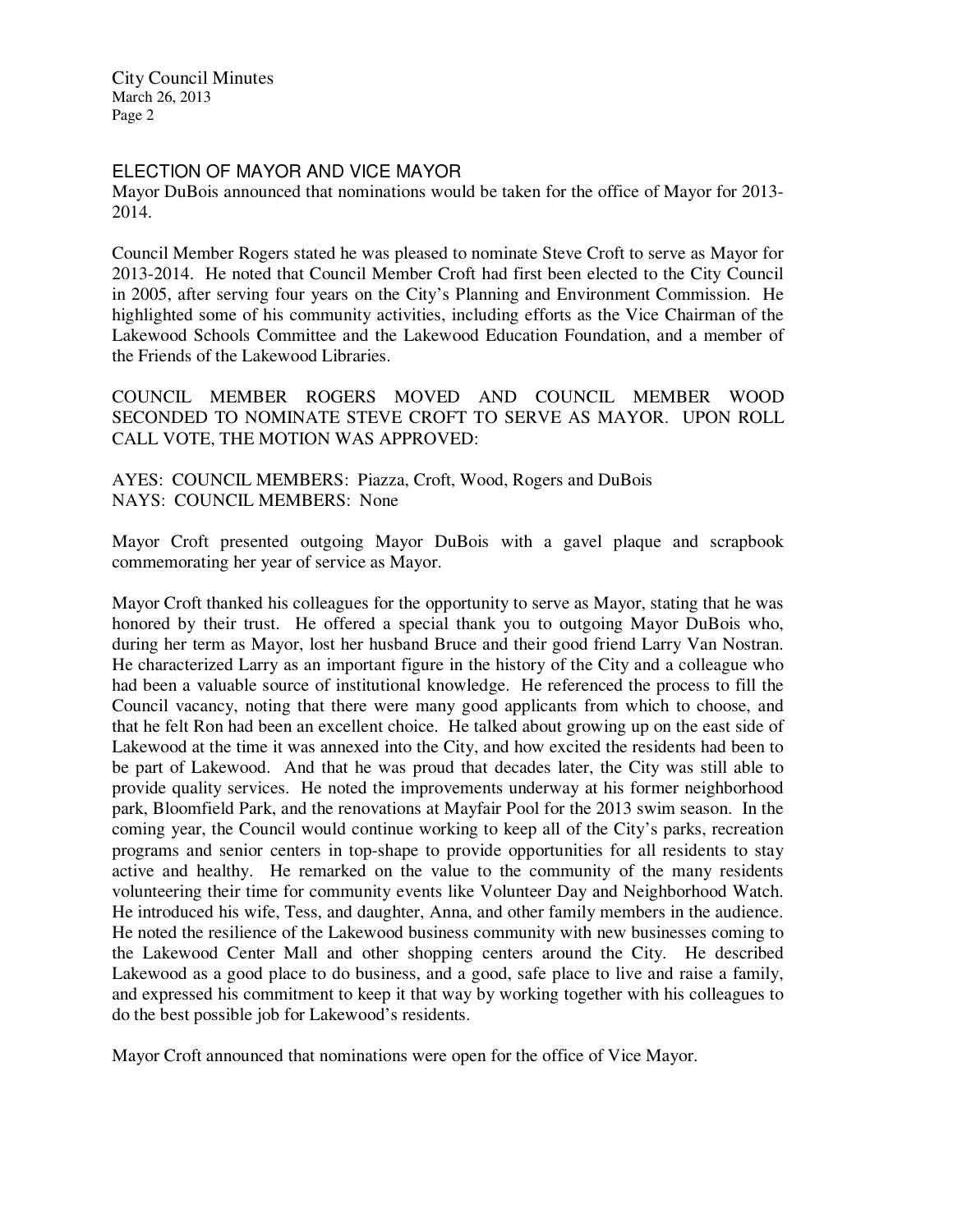## ELECTION OF MAYOR AND VICE MAYOR - Continued

Council Member DuBois stated that it was her privilege to nominate Todd Rogers to serve as Vice Mayor. She cited his efforts to win Lakewood a school district of its own, which, even though that effort was blocked by the State, led to the formation of the Lakewood Education Foundation, which provided grants to Lakewood teachers for the benefit of all students in Lakewood schools. She stated that the City was fortunate to have a gentleman of such vision to represent its residents.

COUNCIL MEMBER DUBOIS MOVED AND COUNCIL MEMBER PIAZZA SECONDED TO NOMINATE TODD ROGERS TO SERVE AS VICE MAYOR. UPON ROLL CALL VOTE, THE MOTION WAS APPROVED:

AYES: COUNCIL MEMBERS: Rogers, Piazza, DuBois, Wood and Croft NAYS: COUNCIL MEMBERS: None

Vice Mayor Rogers thanked his colleagues for the opportunity to serve as Vice Mayor and introduced his wife, Sally, his sons, mother and other family members in the audience. He stated that even after 12 years of service on the City Council, he still found it to be one of the most fulfilling of his professional life. He expressed his appreciation to the residents of Lakewood, stating that he remained motivated to protect the city he calls home.

. . .

### **ROUTINE ITEMS:**

COUNCIL MEMBER DUBOIS MOVED AND VICE MAYOR ROGERS SECONDED TO APPROVE ROUTINE ITEMS 1 THROUGH 5.

- RI-1 Approval of Minutes of the Meetings held February 26, and March 12, 2013
- RI-2 Approval of Personnel Transactions
- RI-3 Approval of Registers of Demands
- RI-4 Approval of Report of Monthly Investment Transactions
- RI-5 RESOLUTION NO. 2013-2; A RESOLUTION OF THE CITY COUNCIL OF THE CITY OF LAKEWOOD APPROVING THE AGREEMENT WITH THE COUNTY OF LOS ANGELES FOR GENERAL SERVICES

. . .

UPON ROLL CALL VOTE, THE MOTION WAS APPROVED:

AYES: COUNCIL MEMBERS: Rogers, Piazza, DuBois, Wood and Croft NAYS: COUNCIL MEMBERS: None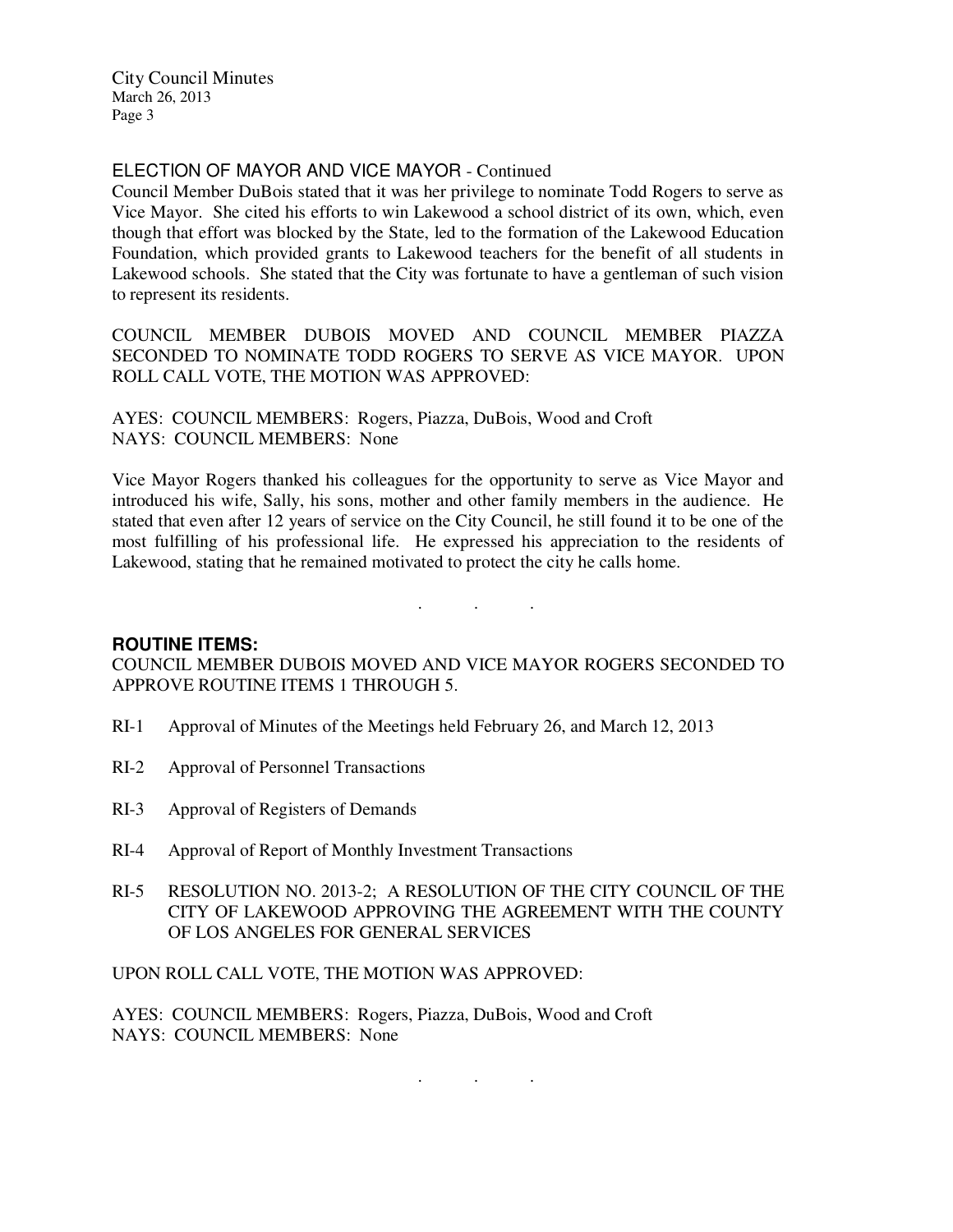## **1.1 • GENERAL PLAN ANNUAL PROGRESS REPORT**

Community Development Director Sonia Southwell provided a brief report based on the material in the agenda and stated that the Annual Progress Report on the City's General Plan was mandated by State law with the intent to show the status of the General Plan and the progress in its implementation. She stated that it was the recommendation of staff that the City Council receive and file the Report and direct staff to submit it to the appropriate State offices.

Mayor Croft acknowledged the volume of work required by staff to complete the document.

Mayor Croft opened the public hearing at 8:40 p.m. and called for anyone in the audience wishing to address the City Council on this matter. There was no response.

COUNCIL MEMBER WOOD MOVED AND COUNCIL MEMBER DUBOIS SECONDED TO RECEIVE AND FILE THE REPORT AND DIRECT STAFF TO SUBMIT THE REPORT TO THE STATE OFFICE OF PLANNING AND RESEARCH AND THE STATE DEPARTMENT OF HOUSING AND COMMUNITY DEVELOPMENT. UPON ROLL CALL VOTE, THE MOTION WAS APPROVED:

AYES: COUNCIL MEMBERS: Rogers, Piazza, DuBois, Wood and Croft NAYS: COUNCIL MEMBERS: None

### **2.1 • ADOPTION OF SIGNATURE RESOLUTIONS**

City Attorney Steve Skolnik advised that the proposed resolutions were procedural documents that were legally necessary to enable the City's financial transactions and could be enacted with a single motion and vote.

. . .

RESOLUTION NO. 2013-3; A RESOLUTION OF THE CITY COUNCIL OF THE CITY OF LAKEWOOD AUTHORIZING THE CITY TREASURER TO DEPOSIT FUNDS FOR SAFEKEEPING AND INVESTMENT AND AUTHORIZING WITHDRAWAL OF FUNDS FROM DEPOSITORIES

RESOLUTION NO. 2013-4; A RESOLUTION OF THE CITY COUNCIL OF THE CITY OF LAKEWOOD AUTHORIZING THE USE OF THE MANUAL, FACSIMILE AND/OR ELECTRONIC SIGNATURE OF STEVE CROFT, MAYOR, IN THE EXECUTION OF PUBLIC SECURITIES AND INSTRUMENTS OF PAYMENT

RESOLUTION NO. 2013-5; A RESOLUTION OF THE CITY COUNCIL OF THE CITY OF LAKEWOOD AUTHORIZING THE USE OF THE MANUAL, FACSIMILE AND/OR ELECTRONIC SIGNATURE OF TODD ROGERS, MAYOR PRO TEM, IN THE EXECUTION OF PUBLIC SECURITIES AND INSTRUMENTS OF PAYMENT